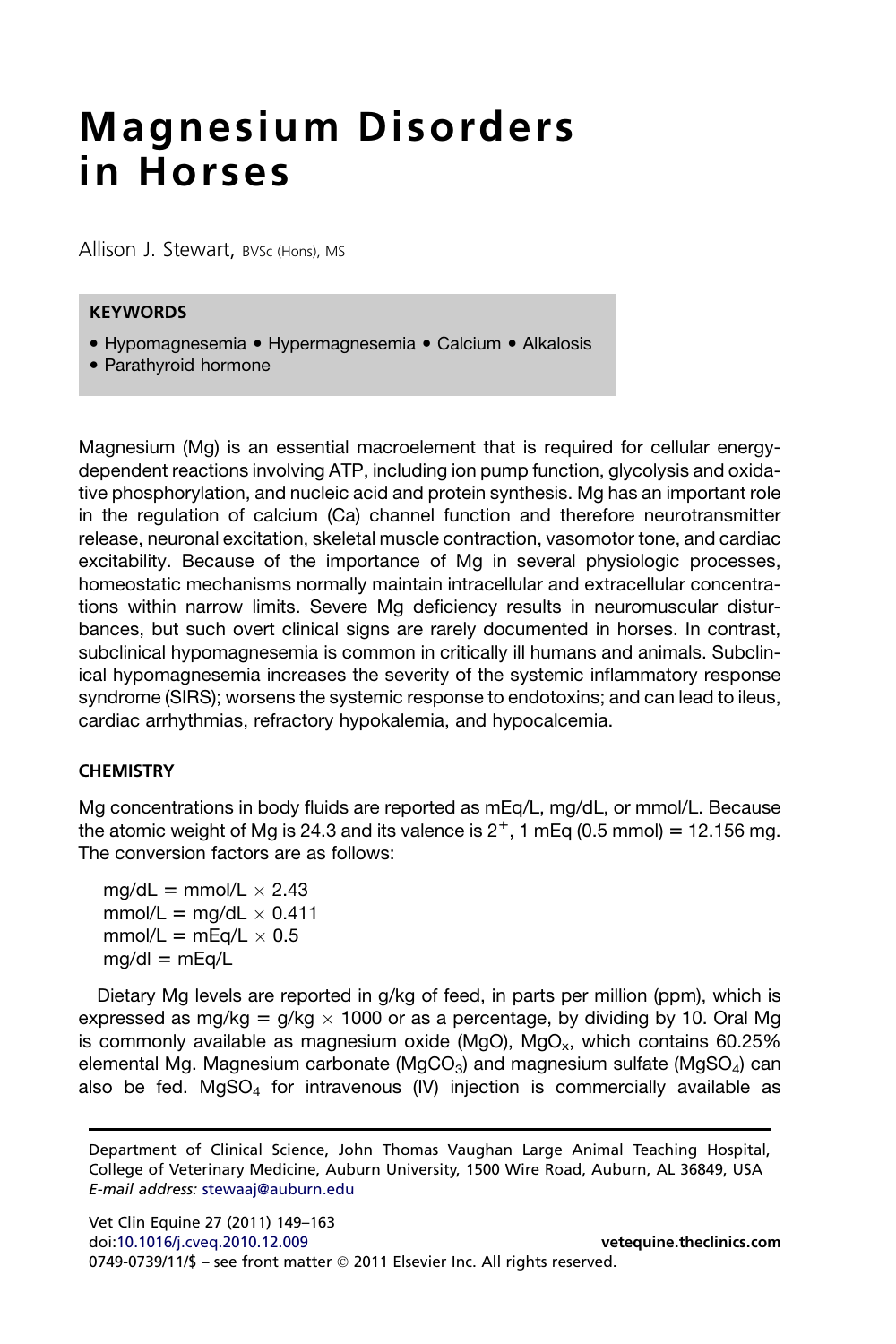$MgSO<sub>4</sub>·7H<sub>2</sub>O$  in a 50% solution. Although the  $MgSO<sub>4</sub>$  compound contains 20.2% elemental Mg, its solution contains only 9.9% elemental Mg. Each mL of 50% MgSO<sub>4</sub>  $\cdot$  7H<sub>2</sub>O solution contains 99 mg (8 mEq = 4 mmol) of elemental Mg. The 50% solution (500 mg/mL = 4 mEq/mL) is hypertonic, with an osmolarity of 4000 mOsm/L and should be diluted to at least a 10% solution before IV administration.

## MG DISTRIBUTION WITHIN THE BODY

Mg is the fourth most abundant cation in the mammalian body and the second most abundant intracellular cation after potassium. The body of domestic animals contains 0.05% Mg by weight, of which 60% is in bones, 38% is in soft tissues, and 1% to 2% is in extracellular fluids. Only 30% of the bone Mg is readily exchangeable and therefore available as a reservoir to maintain extracellular Mg concentrations. The remaining 70% of bone Mg has structural functions and is held within the hydroxyapatite lattice and released only during active bone resorption. Although most soft tissue Mg is in the intracellular compartment, intracellular and extracellular ionized Mg ( $Mq^{2+}$ ) concentrations are similar, with only a very small transmembrane gradient compared with calcium ions (Ca<sup>2+</sup>). Intracellular Mg<sup>2+</sup> concentrations are variable, being proportional to the metabolic activity of the cell.

Less than 1% of the total body Mg is contained in the extracellular fluid, therefore serum Mg concentration may not adequately reflect the total body Mg stores. In equine serum, 30% of Mg is protein bound and 10% is complexed to weak acids, with the remaining 60% in the ionized form  $(Mg^{2+})$ .<sup>[1,2](#page-10-0)</sup> Only the ionized form is biologically active, therefore it is preferable to measure the concentration of the ionized form in the serum rather than the total Mg (tMg) concentrations. Red blood cells contain approximately 3 times the concentration of Mg in serum; therefore hemolysis can elevate measured serum Mg concentrations.

The serum tMg concentration depends on the protein concentration, whereas the  $Mq^{2+}$  concentration depends on the acid-base status. Acidosis increases the  $Mq^{2+}$ concentration, whereas alkalosis reduces it. This property is clinically important when treating alkalotic conditions, such as exercise-associated metabolic alkalosis in endurance horses resulting from chloride loss, nasogastric reflux associated with small intestinal obstruction, or duodenitis/jejunitis and respiratory alkalosis associated with hyperventilation. Clinical signs of hypomagnesemia can develop because of low concentrations of  $Mg^{2+}$  despite normal tMg concentrations. Feeding an acidic diet with a low dietary cation-anion balance will increase the percentage of  $Mg^{2+1}$  $Mg^{2+1}$  $Mg^{2+1}$ 

#### PHYSIOLOGIC ROLE OF MG

Mg serves as an essential cofactor for more than 300 enzymatic reactions involving ATP, such as replication, transcription and translation of genetic information, and cellular energy metabolism reactions of glycolysis and oxidative phosphorylation.<sup>[3,4](#page-10-0)</sup> Mg is necessary for membrane stabilization, nerve conduction, ion transportation, regulation of Ca channel activity, and normal functioning of the sodium-potassium– activated ATP (Na<sup>+</sup>/K<sup>+</sup> ATPase) pump, which maintains the Na<sup>+</sup>/K<sup>+</sup> gradient across all membranes as well as regulates the intracellular  $K^+$  balance.<sup>[5](#page-11-0)</sup> Ca ATPase and proton pumps also require Mg as a cofactor. Consequently, Mg plays an important role in excitable tissues. Defective function of ATPase pumps and ion channels may result in interference with the electrochemical gradient, alteration in resting membrane potential, and disturbances in repolarization, resulting in neuromuscular and cardiovascular abnormalities. $4,6-8$  Mg's role in the regulation of movement of Ca into the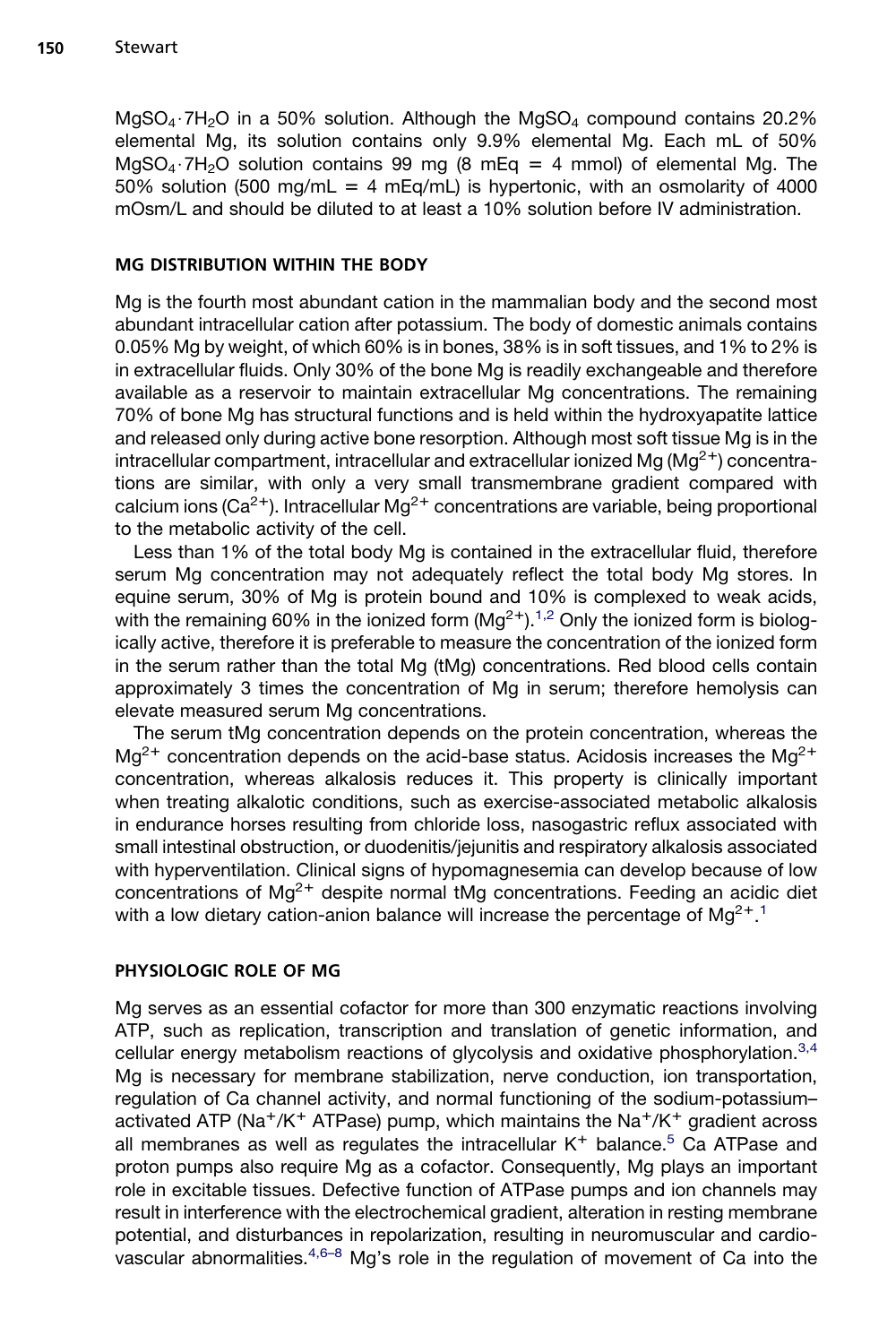myocyte, gives it a pivotal role in cardiac contractile strength, peripheral vascular tone, and visceral peristalsis.<sup>[8](#page-11-0)</sup>

## MG ABSORPTION

 $Mg^{2+}$  is absorbed by passive, nonsaturable, and concentration-dependent paracellular diffusion and by saturable transcellular active transport. In horses, 25% of the ingested Mg is absorbed in the proximal half of the small intestine; 35% in the distal half of the small intestine; and only 5% in the cecum, large colon, and small colon. $9$ Increased dietary Mg leads to increases in bone, tissue, erythrocyte, and serum Mg concentrations. Intestinal Mg absorption increases in proportion to the amount supplied in the diet, but the absorptive efficiency decreases as the dietary Mg content increases until a plateau is reached.<sup>[10](#page-11-0)</sup> The average absorption of Mg from feed by horses is 4[9](#page-11-0).5% (30%–60%),<sup>9</sup> which is higher than that in ruminants.<sup>[11](#page-11-0)</sup> Alfalfa has the highest Mg digestibility of 50%; clover and meadow hay, 31%; and hay and grain,  $38\%$ .<sup>12</sup> The diet type does not affect the site of Mg absorption.<sup>[9](#page-11-0)</sup> Oral MgO, MgSO<sub>4</sub>, and MgCO<sub>3</sub> have equivalent digestibilities (50%–70%), with their absorption rates higher than those from organic sources. Mg digestibility is higher in foals.<sup>[13](#page-11-0)</sup> Excessive amounts of fiber, oxalates, phosphates, and fatty acids decrease Mg absorption in horses, whereas phytates, Ca, and aluminum contents have little effect.<sup>[9](#page-11-0)</sup>

## MECHANISMS OF RENAL MG EXCRETION AND REABSORPTION

Mg is primarily excreted via the gastrointestinal tract, kidneys, and mammary gland during lactation, with smaller amounts lost in sweat and to the developing fetus.

In an effort to regulate Mg balance and maintain stable serum Mg concentrations, renal excretion of Mg varies directly with dietary changes. With low Mg intake, the kidney avidly conserves Mg and virtually no Mg is excreted into the urine. Conversely, when excess Mg is ingested, it is rapidly excreted into the urine because of diminished renal tubular reabsorption. Ionized and anion-bound fractions of Mg are filtered by the glomerulus (ultrafilterable), whereas protein-bound Mg passes directly through the renal efferent arteriole without passing into the glomerular filtrate. Approximately 70% of blood Mg is filtered by the glomeruli, with 70% to 90% reabsorbed in different segments of the nephron. The proximal tubule reabsorbs 5% to 15% and the thick ascending limb of the loop of Henle 70% to 80% of the Mg filtered by the glomerulus.<sup>[14](#page-11-0)</sup> The distal convoluted tubule only absorbs approximately 10% of the filtered Mg, but this amount is 70% to 80% of that delivered from the loop of Henle. Because there is minimal absorption beyond the distal tubule, this segment is responsible for determining the final urinary Mg excretion.

# MG REQUIREMENTS OF HORSES

Obligatory urinary and fecal Mg loss in horses was estimated at 2.8 and 1.8 mg/kg birth weight (BW)/d, respectively.<sup>[9](#page-11-0)</sup> Maintenance Mg requirement for horses has been estimated at 13 mg/kg BW/d and can be provided by a diet containing 0.16% Mg (1600 ppm of feed).<sup>[9,10](#page-11-0)</sup> Growing, lactating, and exercising animals have a higher requirement of dietary Mg. The mammary gland actively secretes 3 to 6 mg/kg/BW/d of Mg into the milk. During the first week of lactation the Mg concentration in milk is 120 to 300 mg/L; then it decreases to 50 to 70 mg/L for the next 2 to 3 months.<sup>[15](#page-11-0)</sup> During lactation, mares require 15- to 30-mg/kg dietary intake of Mg.<sup>[16](#page-11-0)</sup> Hypomagnesemia is more likely to occur in high-producing mares, especially if transported long distances without feed. Substantial amounts of Mg can also be lost in sweat. The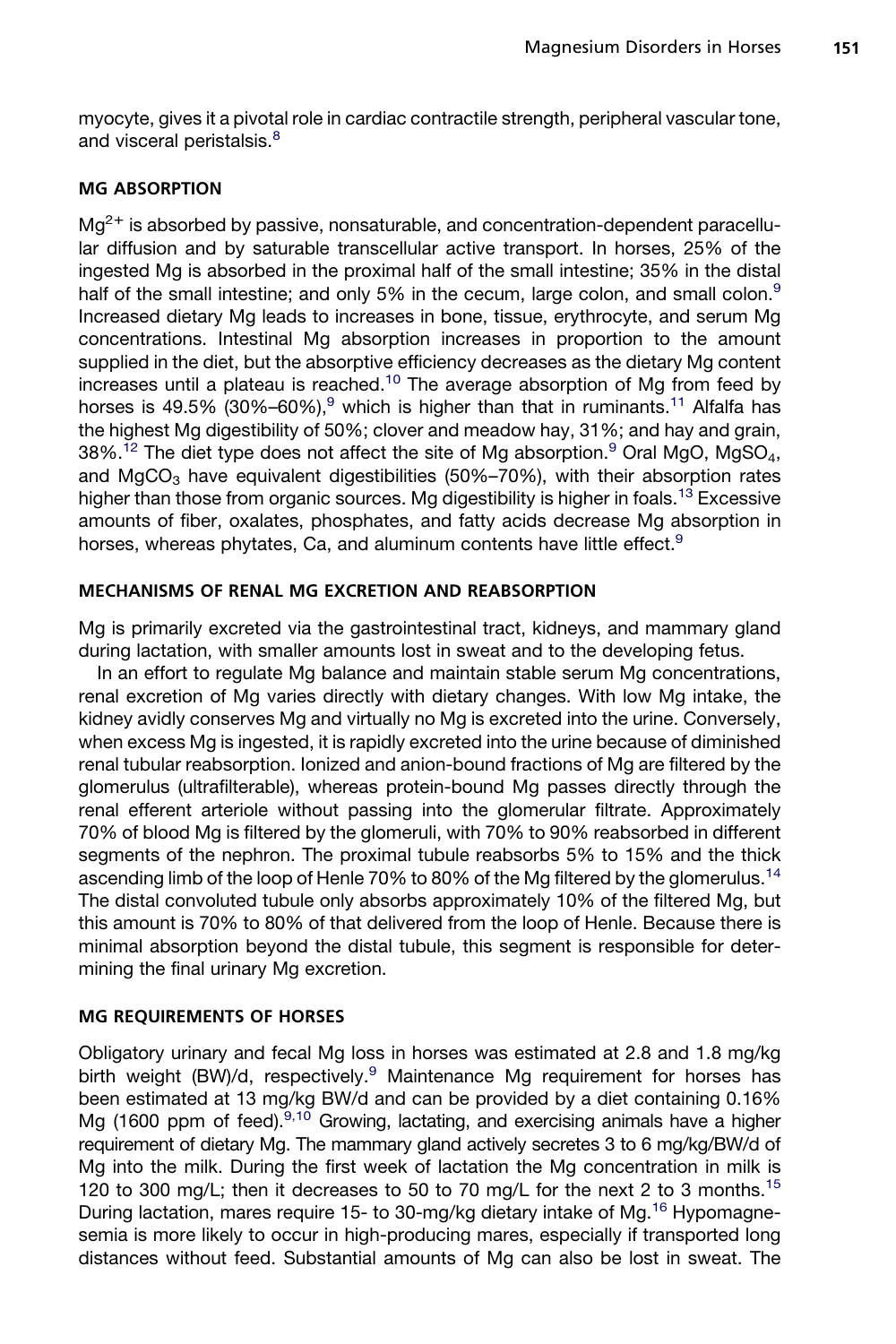Mg intake should be increased 1.5 to 2 times for maintenance horses undergoing moderate to intense exercise.

Dietary Mg deficiency in horses is very rare unless extreme conditions combine to result in decreased consumption and increased demand, such as long distance transportation of unfed lactating mares or prolonged administration of enteral or parenteral fluid or nutrition solutions deficient in Mg.

## MG HOMEOSTASIS

Although the extracellular concentration of Mg depends on gastrointestinal absorption, renal excretion, and bone exchange, there is no precise homeostatic regulating system for Mg.<sup>17</sup> However, parathyroid hormone (PTH), PTH-related protein, arginine vasopressin (AVP, antidiuretic hormone), aldosterone, insulin, and  $\beta$ -adrenergic agonists increase renal reabsorption of Mg.<sup>[18](#page-11-0)</sup> In vitro and in vivo studies have demonstrated that insulin may modulate the shift of  $Mg^{2+}$  concentration from the extracellular to intracellular space. Activation of the Ca-sensing receptor in the thick ascending loop of Henle by hypercalcemia increases urinary  $Ca^{2+}$  and  $Mg^{2+}$ excretion.<sup>[16](#page-11-0)</sup> Reabsorption of Mg<sup>2+</sup> is impaired with osmotic diuresis (volume expansion), hyperglycemia, hypercalciuria, hypercalcemia, hypermagnesemia, hypophosphatemia, hypokalemia, tubular acidosis, metabolic acidosis, and toxicities caused by amphotericin B or aminoglycosides.<sup>[18](#page-11-0)</sup> Administration of furosemide and induction of hypercalcemia causes reduction in serum tMg and  $Mg^{2+}$  concentrations in healthy horses by inhibition of the Na<sup>+</sup>/K<sup>+</sup>/2Cl<sup>-</sup> transporter, which reduces the transepithelial voltage gradient<sup>[19](#page-11-0)</sup> and directly decreases the reabsorption of Ca and Mg. PTH indirectly increases  $Mg^{2+}$  release from bone during bone resorption. PTH, vitamin D, calcitonin, AVP, glucagon, and Ca concentrations influence Mg absorption and excretion to some degree.

PTH acts on the renal tubules to increase Mg reabsorption.<sup>[20](#page-11-0)</sup> Micropuncture studies have shown that PTH changes the cortical thick ascending limb of the loop of Henle potential difference, which increases the transepithelial voltage gradient to enhance paracellular Mg reabsorption.[14,21](#page-11-0)

## PATHOPHYSIOLOGICAL CONSEQUENCES OF HYPOMAGNESEMIA AND INFLAMMATION

Mg has a role in protection against neurotoxicity, cardiotoxicity, inflammation, and free radical damage.<sup>[22–25](#page-11-0)</sup> Hypomagnesemia is associated with increased cytokine produc-tion and systemic inflammation.<sup>[26,27](#page-12-0)</sup> Subclinical hypomagnesemia is common in the intensive care unit and is associated with increased risk of death. Experimental endotoxin administration in horses results in an acute decrease in tMq and  $Ma^{2+}$ concentrations.[28](#page-12-0) It seems that endotoxemia induces acute hypomagnesemia and that Mg administration may have a protective effect in hypomagnesemic endotoxemic patients. Endotoxemic humans with concurrent hypomagnesemia have a worse outcome compared with normomagnesemic endotoxemic patients.<sup>[22](#page-11-0)</sup> Considering that approximately 40% of horses with colic have endotoxemia, and that free radical injury is an important mechanism in intestinal ischemia-reperfusion injury, the role of Mg and its therapeutic importance in equine disease warrants investigation.

# INCIDENCE AND OUTCOME OF HYPOMAGNESEMIA IN EQUINE PATIENTS

Hypomagnesemia is commonly observed in the critically ill patient, but whether it contributes to mortality or is merely associated with severe disease is unknown.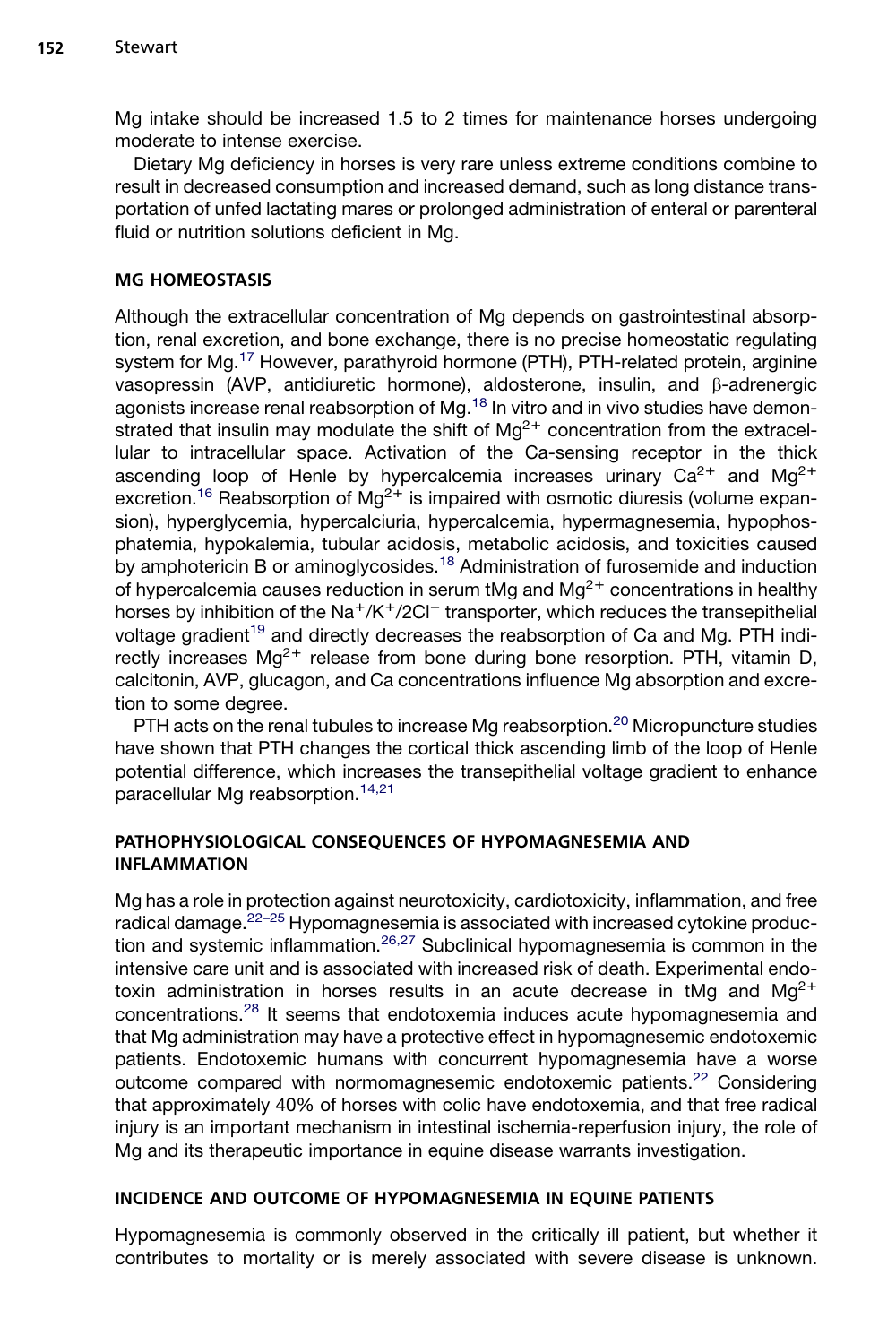A retrospective study found that 48.7% (401/823) of hospitalized horses had tMg values below the reference range.<sup>[29](#page-12-0)</sup> Hypomagnesemia was associated with gastroin-testinal disease, infectious respiratory disease, and multiorgan disease.<sup>[29](#page-12-0)</sup> Although there was no association with mortality, the length of hospitalization was longer for horses with hypomagnesemia.<sup>[29](#page-12-0)</sup> In equine surgical colic patients, 54% had low serum  $Mq^{2+}$  levels and 17% had low tMg concentrations. Horses with ionized hypomagnesemia had a significantly greater prevalence of postoperative ileus than normomagne-semic equine surgical colic patients.<sup>[30](#page-12-0)</sup> Surgical colic patients that were euthanatized at the time of surgery (7/35) had significantly lower preoperative serum concentrations of  $Mg^{2+}$  compared with horses that survived, but the serum Mg concentration did not predict hospitalization time or survival. $30$  A low Mg<sup>2+</sup> concentration was documented  $\frac{1}{10}$  in 78% (50/64) of horses with enterocolitis.<sup>[19](#page-11-0)</sup> In other species, a clear association has been made between hypomagnesemia, severity of disease, and mortality, but larger studies in severely ill horses may be required to determine if similar associations exist in horses. Although 15% of critically ill foals were found to have low serum  $Ma^{2+}$ concentrations, no association between hypomagnesemia and mortality was detected. $31$  Hypomagnesemia is also commonly seen in blister beetle toxicosis $32$ and horses with synchronous diaphragmatic flutter (SDF).

Sepsis-induced hypocalcemia and hypomagnesemia may be associated with intracellular ionic shift, hemodilution, or sequestration. Mg may function as a Ca antagonist, and low Mg concentrations may enhance intracellular entry of Ca in sepsis and endotoxemia.<sup>[22](#page-11-0)</sup> It is undetermined if Mg administration to acutely hypomagnesemic patients is beneficial in the reduction of mortality or length of hospitalization, but it seems reasonable to therapeutically maintain serum concentrations within reference range during times of severe illness when homeostatic mechanisms are overwhelmed.

#### ASSOCIATION OF HYPOMAGNESEMIA WITH HYPOKALEMIA

Hypomagnesemia is frequently associated with hypokalemia and kaliuresis in other species. $33-37$  Mg deficiency has been associated with the loss of cellular potassium stores, and as is the case in hypocalcemic patients, it may be difficult to restore nor-mokalemia until the concurrent Mg deficiency is corrected.<sup>[38](#page-12-0)</sup> Hypomagnesemia affects the ability of Mg to act as a coenzyme for the  $\text{Na}^+/ \text{K}^+$  ATPase pump, resulting in decreased intracellular  $K^+$  and increased intracellular Na<sup>+</sup> concentrations that lower the resting membrane potential, predisposing cells to spontaneous depolarization and impairment of transmission of electric impulses. Hypomagnesemia can result in the blockade of voltage-gated  $K^+$  channels,  $39$  which interferes with electric repolarization and the propagation of the action potential. Hypomagnesemia can also lead to increased Purkinje fiber excitability, which predisposes to arrhythmia generation.<sup>[40](#page-12-0)</sup> Clinically, concurrent hypomagnesemia and hypokalemia leads to hyperexcitability, cardiac arrhythmias, seizures, muscle fasciculations, and weakness.

#### ASSOCIATION OF HYPOMAGNESEMIA WITH HYPOCALCEMIA

Hypocalcemia and hypomagnesemia are concurrently observed in horses with blister beetle poisoning, endotoxemia, enterocolitis, intestinal strangulation, ileus, and SDF; in transported horses; and in lactating mares.[19,28,30,32](#page-11-0) Hypocalcemic patients with concurrent hypomagnesemia are often refractory to Ca therapy unless the low serum Mg concentrations are identified and corrected.<sup>[41–44](#page-12-0)</sup> Although the mechanisms by which hypomagnesemia results in hypocalcemia are not completely understood, low serum Mg concentrations can impair PTH synthesis and secretion and induce target tissue resistance to PTH. This mode of action affects renal resorption of  $Ca^{2+}$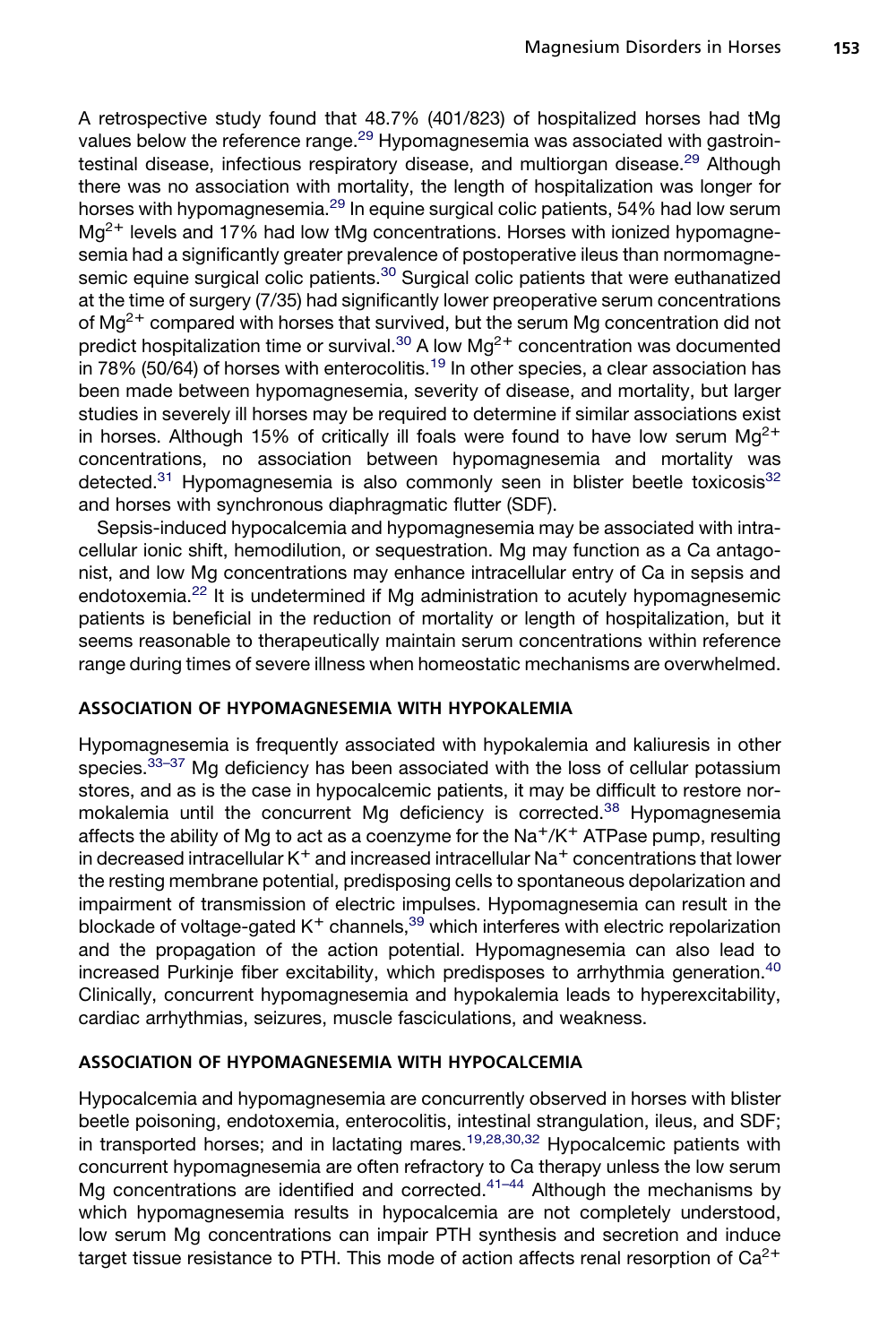and  $Mg^{2+}$ , decreases bone resorption, and reduces renal synthesis of 1,25-dihydroxyvitamin D $_3$ .<sup>[45](#page-12-0)</sup> Consequently, parallel determination of Ca and PTH concentrations is important in the investigation of Mg and Ca homeostasis.

Mg is considered nature's physiologic Ca blocker because it reduces the release of Ca from and into the sarcoplasmic reticulum and protects the cell against Ca overload under conditions of ischemia.<sup>[46](#page-13-0)</sup> Mg's Ca channel blocking effect seems to be decreased in the hypomagnesemic state with a subsequent increase in intracellular Ca concentration, leading to enhanced cellular sensitivity to cardiotoxic drugs or ischemic events.

# ASSOCIATION OF MG AND ENDOTOXEMIA

Hypocalcemia and hypomagnesemia are common in horses with sepsis and endotoxemia.[19,29,30](#page-11-0) Experimental endotoxin infusion in horses resulted in electrolyte abnormalities that included hypomagnesemia, hypocalcemia, hypokalemia, hypophosphatemia, and increased serum PTH and insulin concentrations, but no changes in serum sodium or chloride concentrations.<sup>[28](#page-12-0)</sup> Correction of electrolyte abnormalities is well recognized as part of the care of the critically ill equine patient, and it seems that correction of serum  $Mg^{2+}$  concentrations is warranted. Experimental murine studies have implicated Mg in cell messaging and cytokine production. Hypomagnesemic rats exhibit elevated circulating cytokine concentrations (interleukin [IL] 1, IL-6, tumor necrosis factor  $[TNF]$ ) indicating a generalized inflammatory state.<sup>[26,27](#page-12-0)</sup> Hypomagnesemic rats are acutely sensitive to the effects of experimentally administered endotoxin, and this vulnerability is correlated with higher plasma TNF concentrations.<sup>[27](#page-12-0)</sup> In a murine model, progressive Mg deficiency led to increasing mortality rates from the effects of endotoxin administration, whereas Mg supplementation reduced the endotoxin-induced mortality.<sup>[22](#page-11-0)</sup> Hypomagnesemia also predisposed animals to free radical–associated injury,  $23,24$  leading to the formation of cardiomyopathic lesions and altered vascular tone.<sup>[25,47](#page-12-0)</sup> These murine studies were performed after chronic dietary-induced hypomagnesemia, and care must be taken when extrapolating this information to the critically ill patients, which have redistribution of serum and cellular Mg rather than a state of whole body Mg depletion.

# ASSOCIATION OF MG AND INSULIN RESISTANCE

Although a great deal of controversy exists about the role of Mg in human diabetes, there have been epidemiologic studies linking low Mg status with insulin-dependent and non–insulin-dependent diabetes mellitus. $48$  Intracellular Mg<sup>2+</sup> concentration has been shown to modulate insulin action, and there is an increased incidence of low intracellular  $Mg^{2+}$  concentrations in human patients with non-insulin-dependent dia-betes mellitus.<sup>[49](#page-13-0)</sup> There have been suggestions that this incidence may result in defective tyrosine kinase activity at the insulin receptor level, resulting in increased intracellular  $Ca^{2+}$  concentrations, which can contribute to worsening insulin resistance.<sup>[48,49](#page-13-0)</sup> Daily oral Mg supplementation to human patients with non–insulindependent diabetes mellitus has resulted in the restoration of intracellular  $Mg^{2+}$ concentrations and improvement of insulin-mediated glucose uptake.<sup>[48](#page-13-0)</sup>

Care should be taken when making inferences from humans to horses because human epidemiologic data are often confounded with poor dietary intake and alcoholism. There has been some discussion as to the usefulness of Mg supplementation to horses with insulin resistance with either equine metabolic syndrome or pituitary pars intermedia dysfunction. It seems unlikely that horses would develop chronic whole body Mg deficiency because efforts to induce Mg depletion have required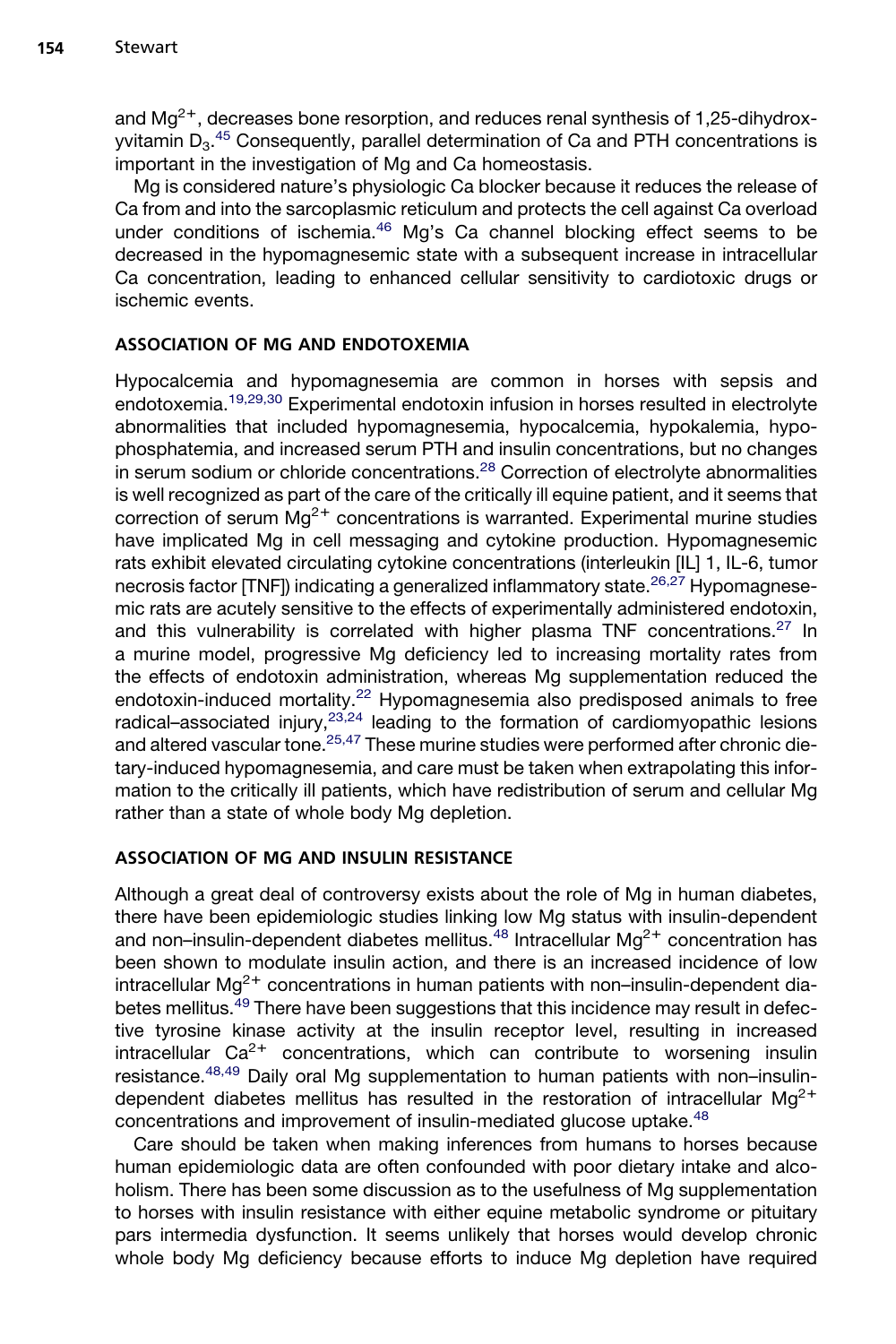long-term feeding of severely Mg-deplete artificial diets in young growing animals.<sup>[1,9,10](#page-10-0)</sup> It is the author's opinion that dietary Mg supplementation to horses is infrequently required when a normal diet is fed. However, oral Mg supplementation is unlikely to be harmful because of rapid renal elimination of excessive Mg if renal function is normal. There are anecdotal reports from veterinarians that Mg supplementation in addition to previously attempted dietary modifications to horses with equine metabolic syndrome has been beneficial in reducing neck crestyness and the frequency of laminitis episodes. However, there are no published reports or experimental substantiation of such claims.

#### EXPERIMENTAL DIETARY MANIPULATION OF MG IN HORSES

Hypomagnesemia was induced in mature ponies by feeding 5 to 6 mg/kg BW/d of Mg (using a 370 ppm diet) while 20 mg/kg BW/d met Mg requirements.<sup>[50](#page-13-0)</sup> A deficiency state can be more readily induced in growing animals because of their higher dietary requirement of Mg. Foals fed an extremely Mg-deficient diet (7–8 ppm or 0.0007%) developed severe mineralization of the aorta, with severe clinical signs of hypomagne-semia becoming apparent after 90 days in 2 of 11 foals.<sup>[51](#page-13-0)</sup>

Urinary excretion of electrolytes is useful for assessing the dietary supply of minerals. The urinary Mg concentration decreased from a baseline of 30 mg/dL to 4 mg/dL after 6 days on a Mg-deficient diet (370 ppm) and increased to more than 300 mg/dL on a high Mg diet supplemented with 36 g of MgO/d. $50$  Increasing the Mg content of a diet from 3100 ppm to 8600 ppm increased Mg digestibility, retention, and excretion in urine and feces and increased serum concentrations from 2.21 mg/dL to 3.39 mg/dL.<sup>[10](#page-11-0)</sup> In foals fed a severely Mg-deficient diet (7-8 ppm), serum Mg concentration decreased rapidly from a baseline of 0.78 mmol/L to 0.53 mmol/L after 7 days and then decreased steadily to 0.26 mmol/L after 150 days. The slower rate of reduction in serum Mg concentrations was presumed to be caused by the mobilization of Mg from bone. Bone Mg content decreased in response to Mg depletion, however, there was no effect on tissue (brain, liver, kidney, spleen, lung, cardiac, or skeletal muscle) concentrations of Mg, Ca, or P after 71 to 180 days.<sup>[52](#page-13-0)</sup>

#### CLINICAL SIGNS AND CONSEQUENCES OF MG DEFICIENCY

In comparison to cattle, clinical signs of hypomagnesemia are rarely reported in horses, but include weakness, muscle fasciculations, ventricular arrhythmias, seizures, ataxia, and coma. Hypocalcemic tetany complicated by hypomagnesemia was reported in Welsh mountain ponies.<sup>[53,54](#page-13-0)</sup> Similar signs were experimentally induced after 90 days in 2/11 foals fed an extremely Mg-deficient diet (7–8 ppm). Signs of hypomagnesemic tetany were precipitated by loud noises, with foals initially exhibiting nervousness, muscular tremors, and ataxia followed by collapse, with profuse sweating, hyperpnea, and convulsions. One foal died during its third seizure on day 150 of the deficiency trial.<sup>[51](#page-13-0)</sup>

Concurrent hypocalcemic and hypomagnesemic tetany was reported in 2 thoroughbred broodmares that had been transported for breeding. The mares were nursing foals that were aged 4 and 7 weeks. Their serum total Ca (tCa) concentration was 4.0 mg/dL and 5.4 mg/dL, whereas their tMg was 1.0 mg/dL and 1.9 mg/dL, respec-tively. The mares responded to IV calcium borogluconate and magnesium chloride.<sup>[55](#page-13-0)</sup>

Severe hypomagnesemia can lead to ventricular arrhythmias, supraventricular tachycardia, or atrial fibrillation. Characteristic findings on electrocardiogram (ECG) include prolongation of the PR interval, widening of the QRS complex, ST segment depression, and peaked T waves.<sup>[56](#page-13-0)</sup>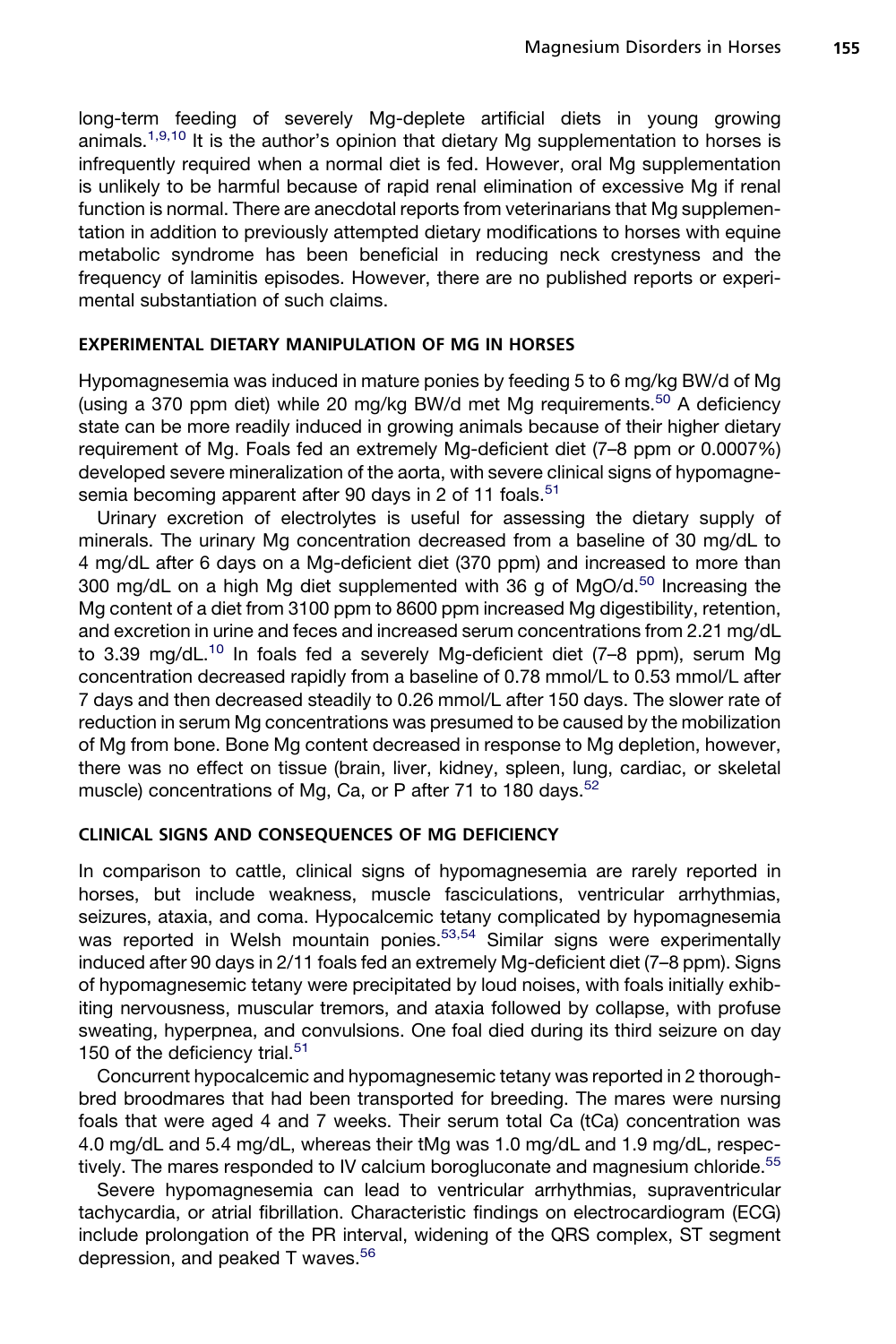Hypomagnesemia and hypocalcemia are common perioperatively in horses requiring exploratory celiotomy for colic, particularly in horses with strangulating intestinal lesions and ileus. Significantly lower serum concentrations of  $Ma^{2+}$  occurred in horses that developed postoperative ileus.<sup>[30](#page-12-0)</sup> Horses with strangulating lesions were more likely to be hypomagnesemic and hypocalcemic and have more ECG changes than horses with nonstrangulating lesions.[30](#page-12-0) There are probably multiple factors that contribute to the observed ECG disturbances, but the routine detection and correction of electrolyte abnormalities (including  $Mg^{2+}$  and  $Ca^{2+}$ ) is recommended.

Hypomagnesemia and hypocalcemia can contribute to SDF, also known as "thumps." Horses with dehydration; electrolyte derangements; and especially hypochloremic metabolic alkalosis associated with prolonged endurance exercise, gastric outflow obstruction, and sometimes after inappropriate bicarbonate administration are predisposed. Irritation of the phrenic nerve causes unilateral or bilateral contraction of the diaphra\ synchronous with the heartbeat. A state of alkalosis because of massive chloride and hydrogen ion loss caused by prolonged sweating or reflux of gastric origin or inappropriate bicarbonate administration can result in hydrogen ion shifts and exposure of negative charges on serum protein molecules, which subsequently bind  $Ca^{2+}$  and Mg<sup>2+</sup> resulting in a relative ionized hypocalcemia and hypomagnesemia. The tCa and tMg levels are normal, but  $Mg^{2+}$  and  $Ca^{2+}$ concentrations are low. The condition may resolve spontaneously after resolution of the primary cause or after the correction of electrolyte and acid-base imbalance and rehydration. IV administration of calcium gluconate and  $MqSO<sub>4</sub>$  often speeds recovery.

## MG AND BRAIN INJURY

Mg is important in the regulation of neuroexcitation by blocking signal transmission via inhibition of  $Ca^{2+}$  -dependent presynaptic excitation-secretion coupling.<sup>[57–60](#page-13-0)</sup> Depletion of Mg contributes to tetany by increasing acetylcholine release from neuromuscular junction and delaying degradation by acetylcholinesterase. Mg infusions have been advocated in the treatment of human and equine brain and spinal trauma patients, but the efficacy of such treatments is still uncertain.<sup>[58–60](#page-13-0)</sup> Based on evidence from human medicine, Mg infusions are also used in the empiric treatment of hypoxic ischemic encephalopathy (HIE) in neonatal foals. $61$ 

Cerebral hypoxia impairs maintenance of ionic gradients across cell membranes, resulting in an influx of Ca and glutamate. Intracellular Ca and glutamate overload results in neuronal cell death. Traumatic brain injury induces the activation of the *N*-methyl-D-aspartate (NMDA) subtype of the glutamate receptor<sup>[62](#page-13-0)</sup> and has been implicated in the pathophysiology of HIE. $^{63}$  $^{63}$  $^{63}$  Mg is important in the voltage-dependent blockade of NMDA Ca channels, preventing Ca entry into the cell and decreasing neurotransmitter release. Mg also blocks the entry of Ca through the voltage-gated Ca channels in the presynaptic membrane.<sup>[64](#page-13-0)</sup> Normal blood-brain vessel vasodilation is also dependent on Mg.<sup>65</sup> Lower Mg concentrations increase vascular smooth muscle tone, potentiating vasospasm with reduction of oxygen and substrate delivery to tissues. Focal traumatic brain and spinal cord injury in rats can reduce free Mg concentrations in the brain by as much as 60%, with the reduction propor-tional to the extent of the injury.<sup>[64](#page-13-0)</sup> Therefore, brain injury reduces brain Mg concentration, which will result in the loss of Mg's protective role and potentiate further brain injury.

The reduction in the voltage-dependant  $Mg^{2+}$  blockage of NMDA current in mechanically injured neurons can be restored by increasing extracellular Mg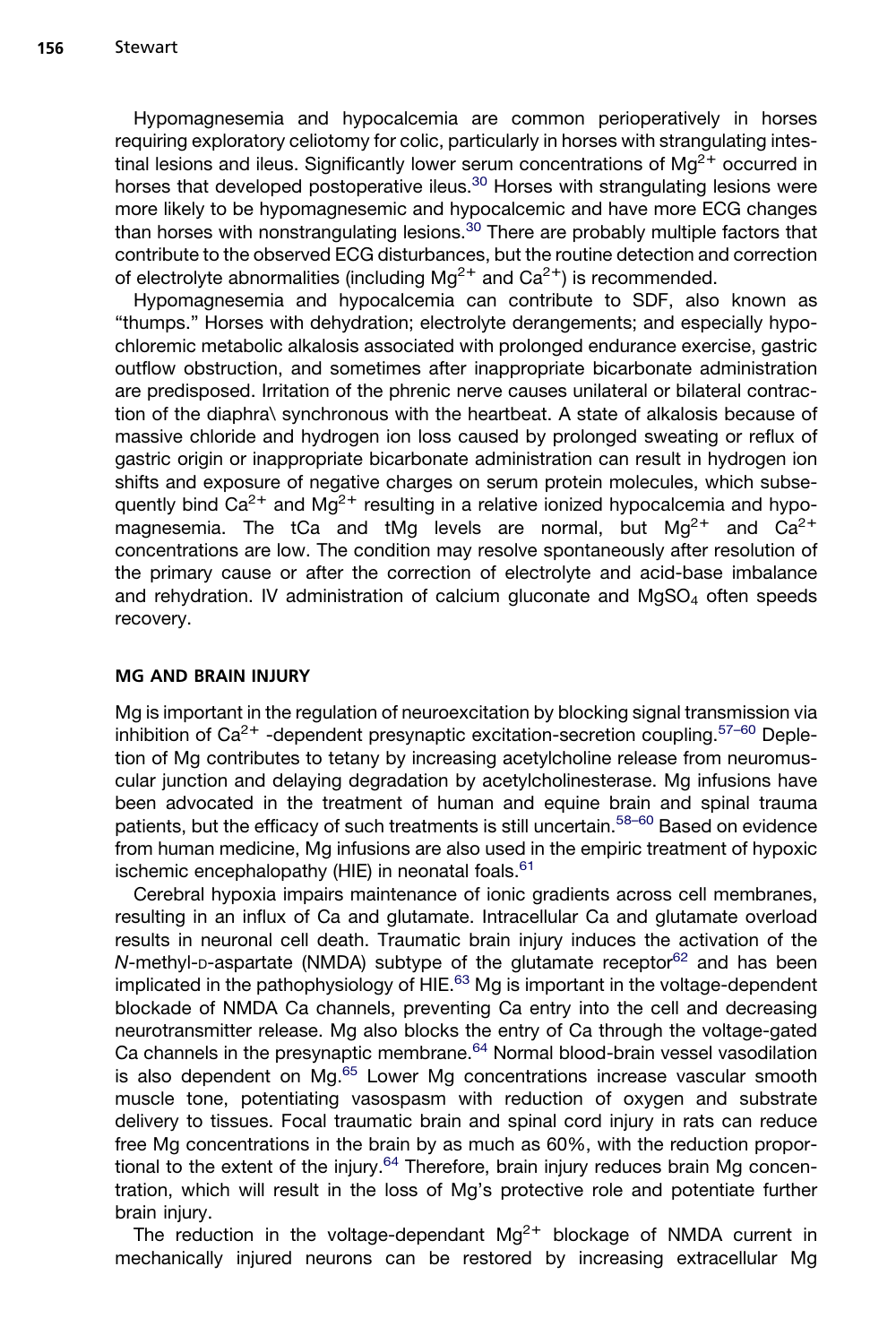concentration.  $MgSO<sub>4</sub>$  has been shown to dramatically improve the immediate recovery of rats from hypoxia<sup>66</sup> and improve the motor outcome in rats treated after severe traumatic axonal brain injury.<sup>[67](#page-13-0)</sup> MgSO<sub>4</sub> has also been shown to protect the fetal brain during severe maternal hypoxia.<sup>[68](#page-14-0)</sup> The available experimental literature and reasoning suggests that in most cases, Mg therapy may be advantageous in protecting against, and in the treatment of, HIE in foals and horses with traumatic brain injury, but further evidence is still required before the benefits, if any, can be proven.<sup>[59,61](#page-13-0)</sup>

#### DIAGNOSTIC TESTING

The clinical laboratory evaluation of Mg status is primarily limited to the measurement of serum Mg concentration, 24-hour urinary excretion, and percentage retention after parenteral Mg loading. However, results for these tests do not necessarily correlate with intracellular ionized concentrations. There is no universally accepted, validated, and readily available test to determine the intracellular/total body Mg status.

The easiest way to assess Mg status is using serum tMg or  $Mg^{2+}$  concentrations. Serum  $Mq^{2+}$  is more useful because it is the active form and is minimally affected by serum protein concentrations. Hypoalbuminemia results in a low measured serum tMg concentration (pseudohypomagnesemia) and does not require Mg supplementation if the serum  $Ma^{2+}$  concentration is normal. Formulas to correct tMg concentration based on adjustment for protein concentrations are not accurate, and  $Mq^{2+}$  concentration should be measured. pH can affect the availability of serum Mg and the percentage in the active ionized form. Similar to Ca, Mg binds to anionic (negatively charged) protein binding sites, with the binding affinity depending on the pH. During acidosis, the increased hydrogen ion concentration displaces  $Ca^{2+}$  and  $Mq^{2+}$  from their protein binding sites, increasing the percentage of these cations in their ionized form, resulting in increased serum  $Ca^{2+}$  and  $Mg^{2+}$  concentrations. In animals with respiratory or metabolic alkalosis, (often observed after prolonged strenuous endurance exercise),  $Ca^{2+}$  and  $Mg^{2+}$  concentrations may be low because of increased protein binding. Because  $Mg^{2+}$  is the physiologically active component, with ionized hypomagnesemia, supplementation is recommended, especially if clinical signs of SDF (thumps); ileus; or rarely muscle fasciculations, ataxia, or tetany are observed. Although not likely to be of consequence in an animal with adequate renal function, resolution of the alkalosis may result in elevations of the serum  $Mq^{2+}$  concentration. In contrast, animals with metabolic acidosis secondary to sepsis, SIRS, and severe gastrointestinal disease rarely have serum ionized hypermagnesemia, rather their serum Mg<sup>2+</sup> concentration tends to be low from altered Mg homeostasis, cellular or third space redistribution, gastrointestinal loss of Mg, or diuresis secondary to aggressive fluid therapy with IV fluids unsupplemented with Mg.

Renal excretion of Mg may be used to evaluate Mg balance. With low dietary Mg intake, urinary Mg excretion decreases to negligible levels.<sup>[1](#page-10-0)</sup> Renal Mg excretion is measured in urine collected over 24 hours (mg/kg/d). The fractional clearance of Mg (FMg) is determined by expressing the renal Mg clearance relative to creatinine clearance. FMg in healthy horses fed grass hay ranges from 15% to  $35\%,^{1,28}$  $35\%,^{1,28}$  $35\%,^{1,28}$  and values less than 6% indicate inadequate dietary Mg intake.<sup>[1](#page-10-0)</sup> The Mg retention test to assess thev total body status has been evaluated in horses receiving Mg-deficient diets using 10 mg/kg of elemental Mg (100 mg/kg of a 50% MgSO<sub>4</sub>solution diluted to 10%) administered intravenously over 60 minutes. Percentage retention (%Ret) is calculated as % Ret =  $(1 - [Mg]$  excretion in 24 h]/[Mg infused])  $\times$  100.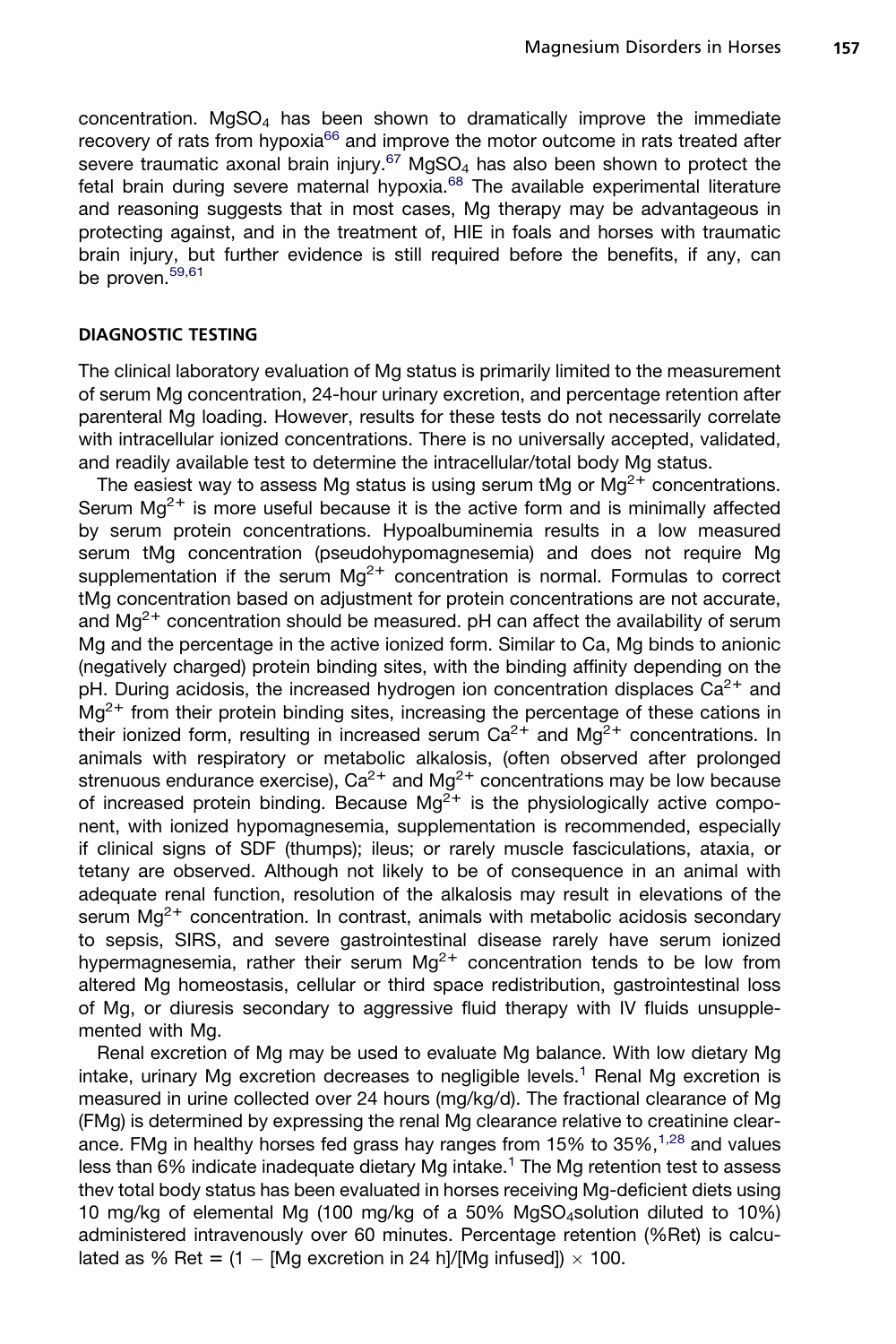However, in the study validating the Mg retention test in horses, the 24-hour excretion of Mg was found to be a more sensitive indicator of reduced Mg intake than the Mg retention test, and the spot FMg reflected the 24-hour excretion of Mg, providing a simple method to assess the Mg status in horses.<sup>[1](#page-10-0)</sup>

Muscle Mg content has been used as an estimate of total body Mg stores in horses.<sup>[1,15](#page-10-0)</sup> In horses fed a moderately Mg-deficient diet, no differences were found in muscle Mg content compared with controls, but intracellular  $Mg^{2+}$  concentrations were lower in Mg-deficient horses.<sup>[1](#page-10-0)</sup>

#### TREATMENT OF HYPOMAGNESEMIA

When supplementing Mg, it is important to carefully determine whether the dose reported is for elemental Mg or for the salt. For  $MgSO<sub>4</sub>$  solution (9.7% Mg), a dose of 100 mg/kg provides 9.7 mg/kg of elemental Mg, whereas for MgCl<sub>2</sub> (25.5%), a dose of 100 mg/kg provides 25.5 mg/kg of elemental Mg. Confusion and subsequent overdose may be fatal.

Recommended dose rates for MgSO<sub>4</sub> in adult horses are 25 to 150 mg/kg/d (0.05– 0.3 mL/kg of a 50% solution) diluted to a 5% solution in normal saline, dextrose, or a polyionic isotonic solution and given by slow IV infusion. An IV constant rate infusion (CRI) of 150 mg/kg/d of MgSO<sub>4</sub> solution (0.3 mL/kg/d of the 50% solution) would provide the horse's daily requirements.<sup>[69](#page-14-0)</sup> For a 500-kg horse receiving 30 L/d of IV fluids, 25 mL of a 50%  $MgSO<sub>4</sub>$  solution should be added to each 5 L bag, whereas for a horse receiving 60 L/d, 12 mL of  $MgSO<sub>4</sub>$  solution should be added per 5 L bag. Such therapy should also be considered in horses with postoperative ileus and SDF.

Plasmalyte-A and Normosol-R contain 3 mEq/L (3.6 mg/dL) of elemental Mg. If a horse received 60 mL/kg/d of the replacement fluid, it would receive 2.16 mg/kg/d of elemental Mg (equivalent to 20 mg/kg of MgSO4). Additional Mg is required for longterm fluid support of an animal with inappetence.

 $MqSO<sub>4</sub>$  is also used to treat refractory ventricular arrhythmias, including those caused by idiosyncratic quinidine reactions (especially torsades de pointes). For ventricular arrhythmias, the intravenous administration of 2 to 6 mg/kg/min of  $MgSO<sub>4</sub>$  (1.8–5.4 mL of 50%  $MgSO<sub>4</sub>/450$  kg horse/min) to effect is recommended. Some investigators recommend a maximum dose of 25 g (56 mg/kg) of  $MqSO<sub>4</sub>$ , but the author's studies in normal horses indicate that 100 mg/kg of  $MgSO<sub>4</sub>$  can be safely administered over 60 minutes, with mild sedation being occasionally noted.<sup>[1](#page-10-0)</sup>

For the treatment of HIE in neonatal foals, Wilkins<sup>[61](#page-13-0)</sup> suggests a CRI of MgSO<sub>4</sub> at an initial intravenous dose of 50 mg/kg/hour for 1 hour followed by a 25-mg/kg/h CRI for 24 hours. For a 50-kg foal, 62 mL of 50%  $MqSO<sub>4</sub>$  solution should be added to a 1 L bag of isotonic fluids and run at 85 mL/h for 1 hour, which is then decreased to 42 mL/h. This dose provides 600 mg/kg/d of  $MgSO<sub>4</sub>$  and is higher than that required for maintenance. Therapy has been continued for up to 3 days without visible detrimental effects other than possible trembling.<sup>[61](#page-13-0)</sup> MgSO<sub>4</sub> has also been recommended as a muscle relaxant as an adjunctive treatment of tetanus.  $MgSO<sub>4</sub>$  can be infused with a high therapeutic safety index, with the safety depending on the dose and infusion rate, but is contraindicated with undiagnosed disturbances in cardiac conduction, renal failure, or elevated serum Mg concentrations.

The typical equine diet contains sufficient Mg for maintenance, with supplementation rarely required. If necessary, oral Mg can be provided with MgO, MgCO $_3$ , or MgSO4, which have equivalent digestibilities of approximately 70%. The maintenance requirement of 13 mg/kg/d of elemental Mg could be provided by 31 mg/kg/d of MgO,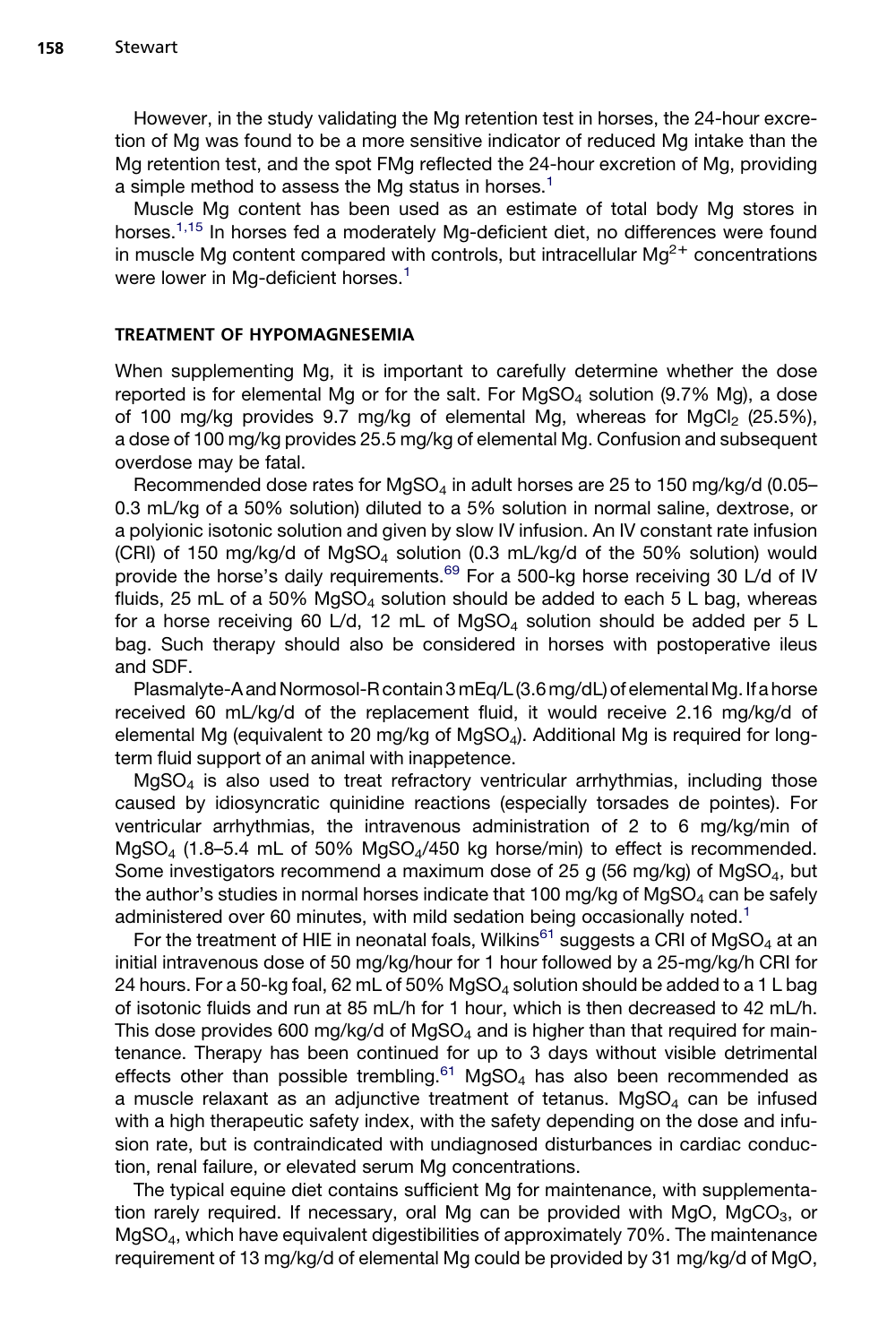<span id="page-10-0"></span>64 mg/kg/d of MgCO<sub>3</sub>, or 93 mg/kg/d of MgSO<sub>4</sub>. This information may be important when formulating oral replacement fluids for horses that are inappetent.

 $MqSO<sub>4</sub>$  x H<sub>2</sub>O (Epsom salt) is commonly used as an osmotic cathartic in the treatment of large colon impactions. A dose of 0.5 to 1.0 g/kg of MgSO<sub>4</sub> in 6 to 8 L of water can be administered by a stomach tube when the horse is metabolically stable. A second dose can be administered 24 to 36 hours later in severe cases only if serum Mg concentrations have returned to normal. Hypermagnesemic neuromuscular paral-ysis has been reported after the administration of 1.5 to 2 g/kg of MgSO<sub>4</sub>.<sup>[31](#page-12-0)</sup>

#### HYPERMAGNESEMIA

Hypermagnesemia is rare in all species and is commonly the result of iatrogenic Mg overdose or excessive supplementation to a patient with renal failure. Serum hypermagnesemia (with hyperkalemia and hyperphosphatemia) occurs after severe cellular damage (rhabdomyolysis, tumor lysis syndrome, hemolysis, severe sepsis).

Hypermagnesemia was reported in 2 horses given excessive Epsom salt in addition to dioctyl sodium sulfosuccinate (DSS) for the treatment of large colon impaction.<sup>[31](#page-12-0)</sup> The 450-kg and 500-kg horses were reportedly given 750 g and 1000 g of Epsom salt, respectively. Four to six hours after the Epsom salt overdose, the horses showed signs of agitation, sweating, muscle tremors followed by recumbency, and flaccid paralysis. Tachycardia and tachypnea developed, peripheral pulses were undetectable, and capillary refill time was prolonged at 4 seconds. Serum tMg concentrations increased to 5 times the reported reference range. The horses were treated with 250 mL of a 23% solution of calcium gluconate (diluted in 1 L of 0.9% NaCl) administered slowly intravenously. One horse was able to stand 10 minutes after the completion of infusion. IV fluids were given to induce diuresis. A second Ca infusion was required when muscle tremors reoccurred 1 hour later in this horse. The second horse remained weak for several hours, being only able to stand for short periods. These 2 horses were given Epsom salt at 1.5 to 2 times the recommended maximum dose, but it is unlikely that this dose of Epsom salt alone would normally be able to induce such severe clinical signs. The investigators suggested that the concurrently administered DSS may have increased the intestinal permeability and the Mg absorption, with exacerbation of the signs of hypermagnesemia because of the concurrent low serum Ca concentration. Epsom salt should only be given to treat large colon impactions after correction of dehydration and metabolic imbalances. Simultaneous administration of excessive doses of Epsom salt with DSS should be avoided.<sup>[31](#page-12-0)</sup>

#### **REFERENCES**

- 1. Stewart AJ, Hardy J, Kohn CW, et al. Validation of diagnostic tests for determination of magnesium status in horses with reduced magnesium intake. Am J Vet Res 2004;65(4):422–30.
- 2. Lopez I, Estepa JC, Mendoza FJ, et al. Fractionation of calcium and magnesium in equine serum. Am J Vet Res 2006;67(3):463–6.
- 3. Wacker WE, Parisi AF. Magnesium metabolism. N Engl J Med 1968;278:658–63 712–7, 772–6.
- 4. Elin RJ. Magnesium metabolism in health and disease. Dis Mon 1988;34(4): 161–218.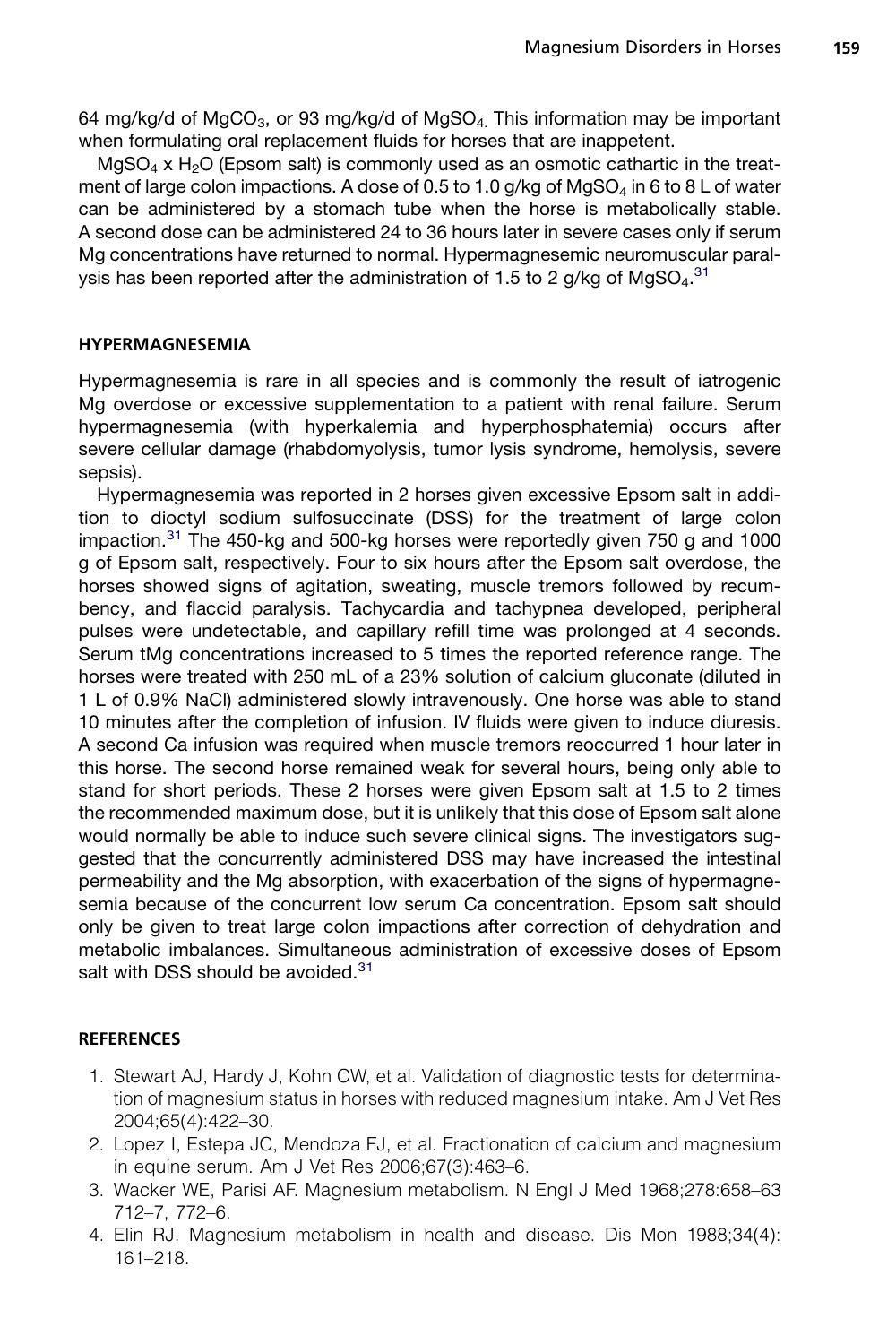- <span id="page-11-0"></span>5. Rude RK, Oldham S. Disorders of magnesium metabolism. In: Bohen RD, editor. The metabolic and molecular basis of acquired disease. London: Balliere, Tindall; 1990. p. 1124–48.
- 6. McLean R. Magnesium and its therapeutic uses: a review. Am J Med 1994;96: 63–76.
- 7. Marino P. Calcium and magnesium in critical illness: a practical approach. In: Sivak E, Higgins T, Seiver A, editors. The high risk patient: management of the critically ill. Baltimore (MD): Williams & Wilkins; 1995. p. 1183–95.
- 8. White R, Hartzell H. Magnesium ions in cardiac function. Biochem Pharmacol 1989;38:859–67.
- 9. Hintz H, Schryver H. Magnesium metabolism in the horse. J Anim Sci 1972;35: 755.
- 10. Hintz F, Schryver H. Magnesium, calcium and phosphorus metabolism in ponies fed varying levels of magnesium. J Anim Sci 1973;37:927–30.
- 11. Rook JA. Spontaneous and induced magnesium deficiency in ruminants. Ann N Y Acad Sci 1969;162:727–31.
- 12. Martens H, Schweigel M. Pathophysiology of grass tetany and other hypomagnesemias. Implications for clinical management. Vet Clin North Am Food Anim Pract 2000;16(2):339–68.
- 13. Harrington D, Walsh J. Equine magnesium supplements: Evaluation of magnesium oxide, magnesium sulphate and magnesium carbonate in foals fed purified diets. Equine Vet J 1980;1980(12):32–3.
- 14. Quamme GA, Dirks JH. Renal magnesium transport. Rev Physiol Biochem Pharmacol 1983;265:H281–8.
- 15. Grace N, Pearce S, Firth E, et al. Content and distribution of macro- and microelements in the body of pasture fed horses. Aust Vet J 1999;77:172–6.
- 16. Toribio RE, Kohn CW, Rourke KM, et al. Effects of hypercalcemia on serum concentrations of magnesium, potassium, and phosphate and urinary excretion of electrolytes in horses. Am J Vet Res 2007;27(68):543–54.
- 17. Kayne L, Lee D. Intestinal magnesium absorption. Miner Electrolyte Metab 1993; 19:21–217.
- 18. Toribio RE. Magnesium and disease. In: Reed SM, Bayley WM, Sellon DC, editors. Equine internal medicine. 3rd edition. St Louis (MO): Saunders; 2010. p. 1291–5.
- 19. Toribio RE, Kohn CW, Chew DJ, et al. Comparison of serum parathyroid hormone and ionized calcium and magnesium concentrations and fractional urinary clearance of calcium and phosphorus in healthy horses and horses with enterocolitis. Am J Vet Res 2001;62(6):938–47.
- 20. Rasmussen H, Bordier P. The physiological and cellular basis of metabolic bone disease. Baltimore (MD): Williams & Wilkins; 1974.
- 21. de Rouffignac C, Mandon B, Wittner M, et al. Hormonal control of renal magnesium handling. Miner Electrolyte Metab 1993;19:226–31.
- 22. Salem M, Kasinski N, Munoz R, et al. Progressive magnesium deficiency increases mortality from endotoxin challenge: protective effects of acute magnesium therapy. Crit Care Med 1995;23:108–18.
- 23. Kramer J, Misik V, Weglicki W. Magnesium-deficiency potentiates free radical production associated with postischemic injury to rat hearts: vitamin E affords protection. Free Radic Biol Med 1994;16(6):713–23.
- 24. Mak I, Stafford R, Weglicki W. Loss of red cell glutathione during Mg deficiency: prevention by vitamin E, D-propranolol, and chloroquine. Am J Physiol 1994; 267(5 Pt 1):C1366–70.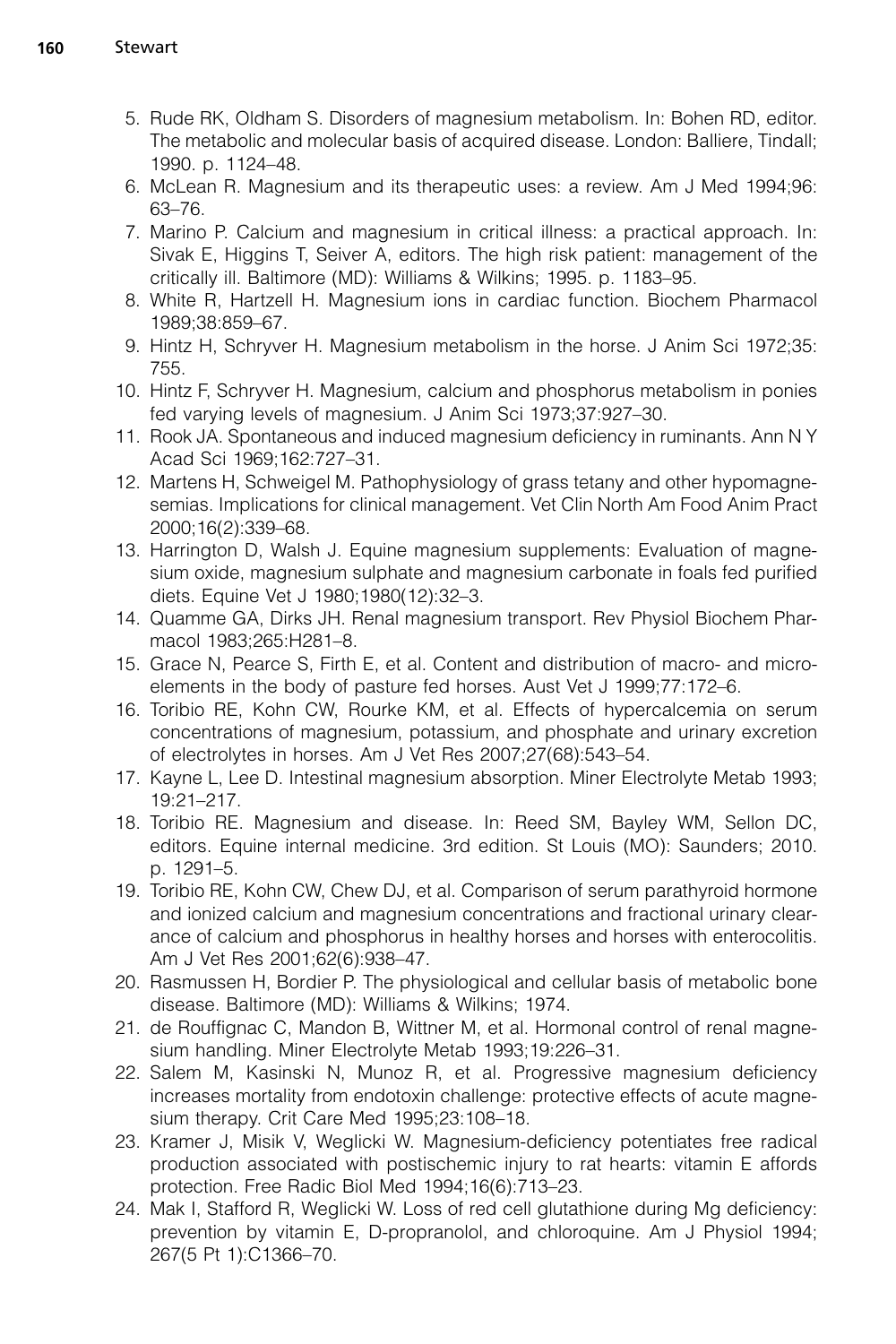- <span id="page-12-0"></span>25. Freedman A, Atrakchi A, Cassidy M, et al. Magnesium deficiency-induced cardiomyopathy: protection by vitamin E. Biochem Biophys Res Commun 1990;170:1102–6.
- 26. Weglicki W, Phillips T, Freedman A, et al. Magnesium-deficiency elevates circulating levels of inflammatory cytokines and endothelin. Mol Cell Biochem 1992; 110:169–73.
- 27. Malpuech-Brugere C, Nowacki W, Rock E, et al. Enhanced tumour necrosis factor-alpha production following endotoxin challenge in rats is an early event during magnesium deficiency. Acta Biochem Biophys 1999;1453(1):35–40.
- 28. Toribio RE, Kohn CW, Hardy J, et al. Alterations in serum parathyroid hormone and electrolyte concentrations and urinary excretion of electrolytes in horses with induced endotoxemia. J Vet Intern Med 2005;19(2):223–31.
- 29. Johansson AM, Gardner SY, Jones SL, et al. Hypomagnesemia in hospitalized horses. J Vet Intern Med 2003;17(6):860–7.
- 30. Garcia-Lopez JM, Provost PJ, Rush JE, et al. Prevalence and prognostic importance of hypomagnesemia and hypocalcemia in horses that have colic surgery. Am J Vet Res 2001;62(1):7–12.
- 31. Henninger RW, Horst J. Magnesium toxicosis in two horses. J Am Vet Med Assoc 1997;211(1):82–5.
- 32. Helman R, Edwards W. Clinical features of blister beetle poisoning in equids: 70 cases (1983–1996). J Am Vet Med Assoc 1997;211(8):1018–21.
- 33. Whang R, Oei TO, Aikawa JK, et al. Predictors of clinical hypomagnesemia. Hypokalemia, hypophosphatemia, hyponatremia, and hypocalcemia. Arch Intern Med 1984;144(9):1794–6.
- 34. Reinhart RA, Desbiens NA. Hypomagnesemia in patients entering the ICU. Crit Care Med 1985;13(6):506–7.
- 35. Ryzen E. Magnesium homeostasis in critically ill patients. Magnesium 1989; 8(3–4):201–12.
- 36. Whang R, Whand D, Ryan M. Refractory potassium repletion: a consequence of magnesium deficiency. Arch Intern Med 1992;152:40–5.
- 37. Martin L, Matteson V, Wingfield W. Abnormalities of serum magnesium in critically ill dogs: incidence and implications. J Vet Emerg Crit Care 1994;1:15–20.
- 38. al-Ghamdi SM, Cameron EC, Sutton RA. Magnesium deficiency: pathophysiologic and clinical overview. Am J Kidney Dis 1994;24(5):737–52.
- 39. Roden DM, Iansmith DH. Effects of low potassium or magnesium concentrations on isolated cardiac tissue. Am J Med 1987;82:18–23.
- 40. Tobey RC, Birnbaum GA, Allegra JR, et al. Successful resuscitation and neurologic recovery from refractory ventricular fibrillation after magnesium sulfate administration. Ann Emerg Med 1992;21:92–6.
- 41. Ryzen E, Wagners P, Singer F, et al. Magnesium deficiency in a medical ICU population. Crit Care Med 1985;13(1):19–21.
- 42. Fatemi S, Ryzen E, Flores J, et al. Effect of experimental human magnesium depletion on parathyroid hormone secretion. Endocrinol Metab 1991;73:1067–72.
- 43. Leicht E, Schmidt-Gayk H, Langer HJ. Hypomagnesemia induced hypocalcemia: Concentrations of parathyroid hormone, prolactin and 1,25-dihydroxyvitamin D during magnesium replenishment. Magnes Res 1992;5:33–6.
- 44. Shah BR, Santucci MD, Finberg L. Magnesium deficiency as a cause of hypocalcemia in the CHARGE association. Arch Pediatr Adolesc Med 1994;148: 486–9.
- 45. Abbot L, Rude R. Clinical manifestations of magnesium deficiency. Miner Electrolyte Metab 1993;19:314–22.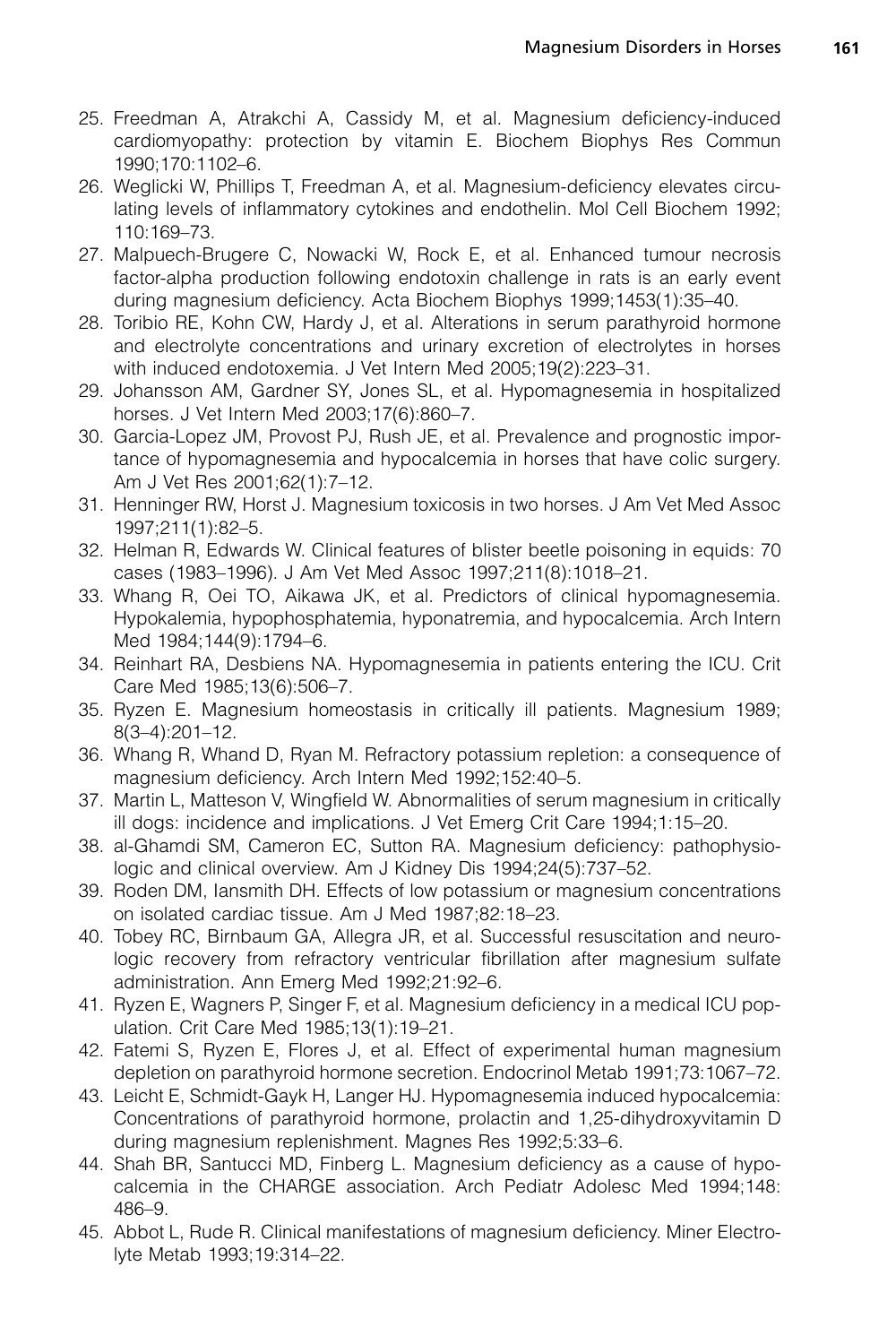- <span id="page-13-0"></span>46. Shechter M, Sharir M, Labrador MJP. Oral magnesium therapy improves endothelial function in patients with coronary artery disease. Circulation 2000; 102(19):2353–8.
- 47. Freedman A, Cassidy M, Weglacki W. Captopril protects against myocardial injury induced by magnesium deficiency. Hypertension 1991;18:142–7.
- 48. Nielsen FH. Magnesium, inflammation, and obesity in chronic disease. Nutr Rev 2010;68(6):333–40.
- 49. Barbagallo M, Dominguez LJ, Galiato A, et al. Role of magnesium in insulin action, diabetes and cardio-metabolic syndrome X. Mol Aspects Med 2003;24:39–52.
- 50. Meyer H, Ahlswede L. Untersuchungen zum Mg-Stofwechsel des pferdes. [Magnesium metabolism in the horse]. Zentrabl Veterinarinacrmed 1977;24: 128–39 [in German].
- 51. Harrington DD. Pathological features of magnesium deficiency in young horses fed purified rations. Am J Vet Res 1974;35:503.
- 52. Harrington D. Influence on magnesium deficiency on horse foal tissue concentrations of magnesium, calcium and phosphorus. Br J Nutr 1975;34:45.
- 53. Montgomerie RF, Savage WH, Dodd EC. Tetany in Welsh mountain ponies. Vet Rec 1929;9:319.
- 54. Green HH, Allcroft WM, Montgomerie RF. Hypomagnesemia in equine transit tetany. J Comp Path Ther 1935;48:74.
- 55. Meijer P. [Two cases of tetany in the horse (author's transl)]. Tijdschr Diergeneeskd 1982;107(9):329–32 [in Dutch].
- 56. Marr CM. Cardiac emergencies and problems of the critical care patient. Vet Clin North Am Equine Pract 2004;20(1):217–30.
- 57. Hoenderop JG, Bindels RJ. Epithelial Ca2+ and Mg 2+ channels in health and disease. J Am Soc Nephrol 2005;16:15–26.
- 58. Arango MF, Bainbridge D. Magnesium for acute traumatic brain injury. Cochrane Database Syst Rev 2008;4:CD005400.
- 59. MacKay RJ. Brain injury after head trauma: pathophysiology, diagnosis, and treatment. Vet Clin North Am Equine Pract 2004;20(1):199–216.
- 60. Sen AP, Gulati A. Use of magnesium in traumatic brain injury. Neurotherapeutics 2010;7(1):91–9.
- 61. Wilkins PA. Magnesium infusion in hypoxic ischemic encephalopathy. Paper presented at American College of Veterinary Internal Medicine. Denver (CO), June, 2001.
- 62. Zhang L, Rzigalinski BA, Ellis EF, et al. Reduction of voltage-dependant Mg2+ blockade of NMDA current in mechanically injured neurons. Science 1996;274: 1291–923.
- 63. Thordstein M, Bagenholm R, Thiringer K, et al. Scavengers of free oxygen radicals in combination with magnesium ameliorate perinatal hypoxic-ischemic brain damage in the rat. Pediatr Res 1993;34:23–6.
- 64. Leonard SE, Kirby R. The role of glutamate, calcium and magnesium in secondary brain injury. J Vet Emerg Crit Care 2002;12:17–32.
- 65. Seelig JM, Wei EP, Kontos HA, et al. Effect of changes in magnesium ion concentration on cat cerebral arterioles. Am J Physiol 1983;245:H22–6.
- 66. Seimkowicz E. Pretreatment with magnesium sulfate protects against hypoxicischemic brain injury but post-asphyxial treatment worsens brain injury in 7-day old rats. Resuscitation 1997;35:53–9.
- 67. Heath DL, Voink R. Pretreatment with magnesium sulfate protects against hypoxic-ischemic brain injury but post-asphyxial treatment worsens brain injury in 7-day old rats. Am J Obstet Gynecol 1999;180:725–30.